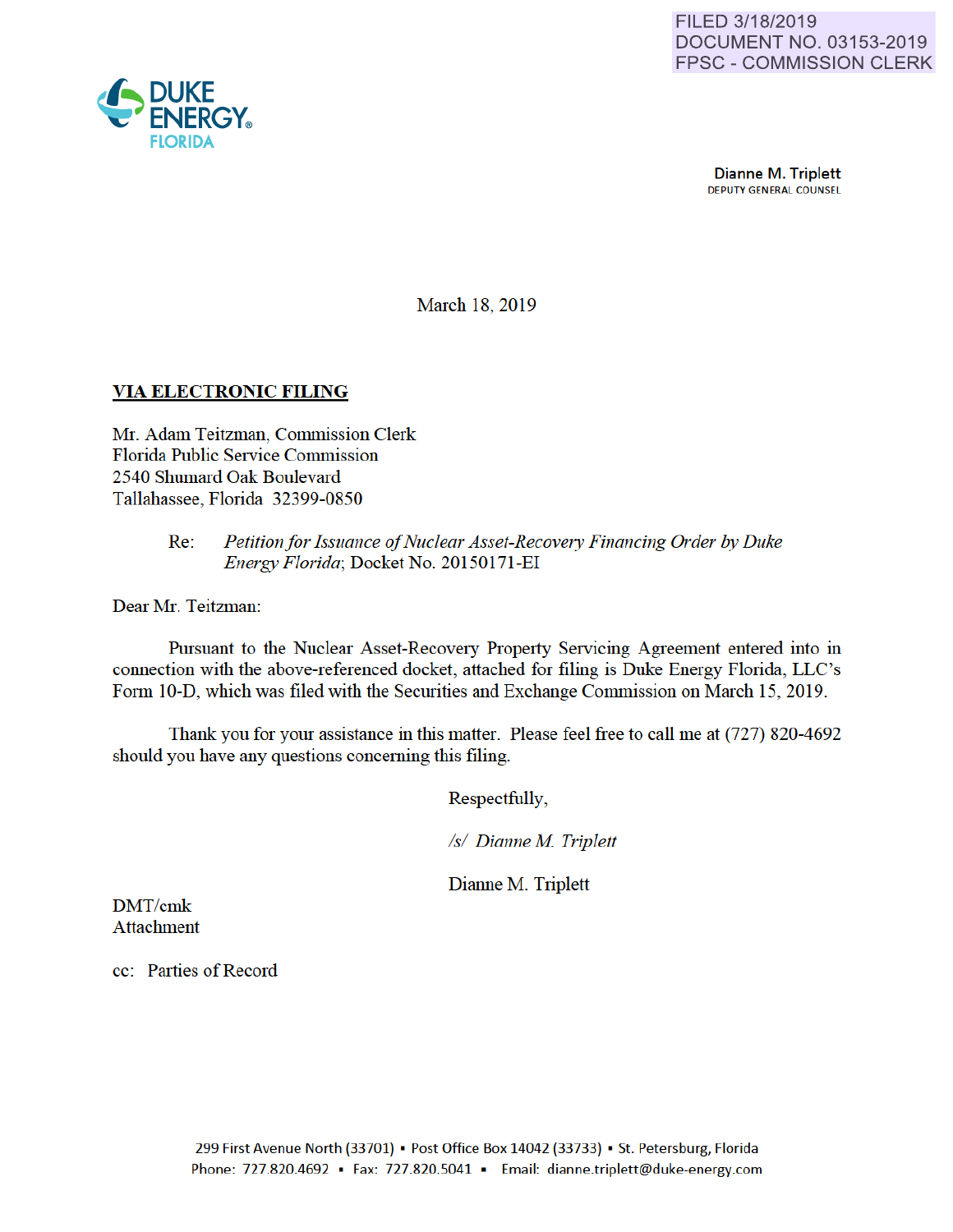### **CERTIFICATE OF SERVICE**

*Docket No. 20150171-EI*

I HEREBY CERTIFY that a true and correct copy of the foregoing has been furnished via electronic mail to the following this 18<sup>th</sup> day of March, 2019.

> */s/ Dianne M. Triplett* Attorney

Theresa L. Tan Office of the General Counsel Florida Public Service Commission 2540 Shumard Oak Blvd. Tallahassee, FL 32399-0850 ltan@psc.state.fl.us Jon C. Moyle, Jr. / Karen A. Putnal 118 North Gadsden Street Tallahassee, FL 32301 jmoyle@moylelaw.com kputnal@moylelaw.com Robert Scheffel Wright / John T. LaVia, III Gardner Law Firm 1300 Thomaswood Drive Tallahassee, FL 32308 schef@gbwlegal.com jlavia@gbwlegal.com C. Rehwinkel / J. Kelly Office of Public Counsel c/o The Florida Legislature 111 West Madison Street, Room 812 Tallahassee, FL 32399-1400 rehwinkel.charles@leg.state.fl.us kelly.jr@leg.state.fl.us James W. Brew Stone Law Firm 1025 Thomas Jefferson Street, NW Eighth Floor, West Tower Washington, DC 20007-5201 jbrew@smxblaw.com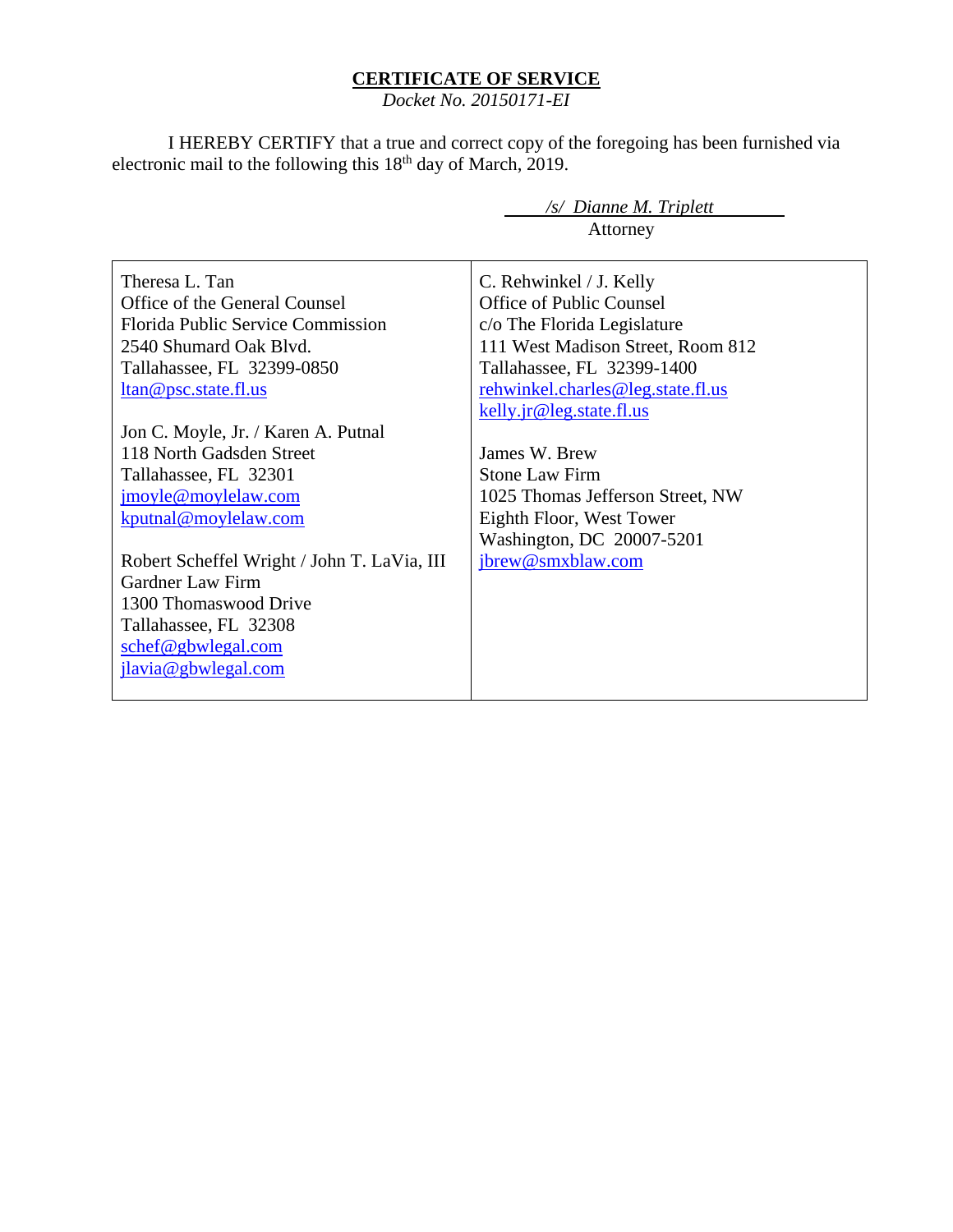### **UNITED STATES SECURITIES AND EXCHANGE COMMISSION Washington, D.C. 20549**

### **FORM 10-D**

#### **ASSET-BACKED ISSUER DISTRIBUTION REPORT PURSUANT TO SECTION 13 OR 15(d) OF THE SECURITIES EXCHANGE ACT OF 1934 For the semi-annual distribution period from September 1, 2018 to February 28, 2019**

| Commission<br><b>File Number</b>                            | <b>Registrant: State of Incorporation: Address: and Telephone Number</b> |                          |                 |                 | <b>IRS</b> Employer<br><b>Identification</b><br>No. |
|-------------------------------------------------------------|--------------------------------------------------------------------------|--------------------------|-----------------|-----------------|-----------------------------------------------------|
| 333-209196-01                                               | DUKE ENERGY FLORIDA PROJECT FINANCE, LLC                                 |                          |                 |                 | 81-0977581                                          |
|                                                             |                                                                          | (Delaware)               |                 |                 |                                                     |
|                                                             | 299 First Avenue North, St. Petersburg, Florida 33701                    |                          |                 |                 |                                                     |
|                                                             |                                                                          | 704-382-3853             |                 |                 |                                                     |
| 1-03274                                                     |                                                                          | DUKE ENERGY FLORIDA, LLC |                 |                 | 59-0247770                                          |
|                                                             |                                                                          | (Depositor and Sponsor)  |                 |                 |                                                     |
|                                                             |                                                                          | (Florida)                |                 |                 |                                                     |
|                                                             | 299 First Avenue North, St. Petersburg, Florida 33701                    |                          |                 |                 |                                                     |
|                                                             |                                                                          | 704-382-3853             |                 |                 |                                                     |
|                                                             | Registered/reporting pursuant to (check one)                             |                          |                 |                 |                                                     |
|                                                             |                                                                          |                          |                 |                 | Name of exchange                                    |
| Title of class                                              |                                                                          | Section $12(b)$          | Section $12(g)$ | Section $15(d)$ | $($ If Section 12 $(b)$ $)$                         |
| Series A 2018 Senior Secured Bonds                          |                                                                          | п                        | п               | ☑               |                                                     |
| $G_{\text{univ}} \wedge 2021$ $G_{\text{univ}} \wedge 2021$ |                                                                          | −                        | −               | ▱               |                                                     |

| Series A 2021 Senior Secured Bonds |  | $\mathsf{M}$ |  |
|------------------------------------|--|--------------|--|
| Series A 2026 Senior Secured Bonds |  |              |  |
| Series A 2032 Senior Secured Bonds |  | ⋈            |  |
| Series A 2035 Senior Secured Bonds |  | ⊠            |  |

Indicate by check mark whether the registrant (1) has filed all reports required to be filed by Section 13 or 15(d) of the Securities Exchange Act of 1934 during the preceding 12 months (or for such shorter period that the registrant was required to file such reports), and (2) has been subject to such filing requirements for the past 90 days.

 $Yes \nightharpoonup$  No  $\Box$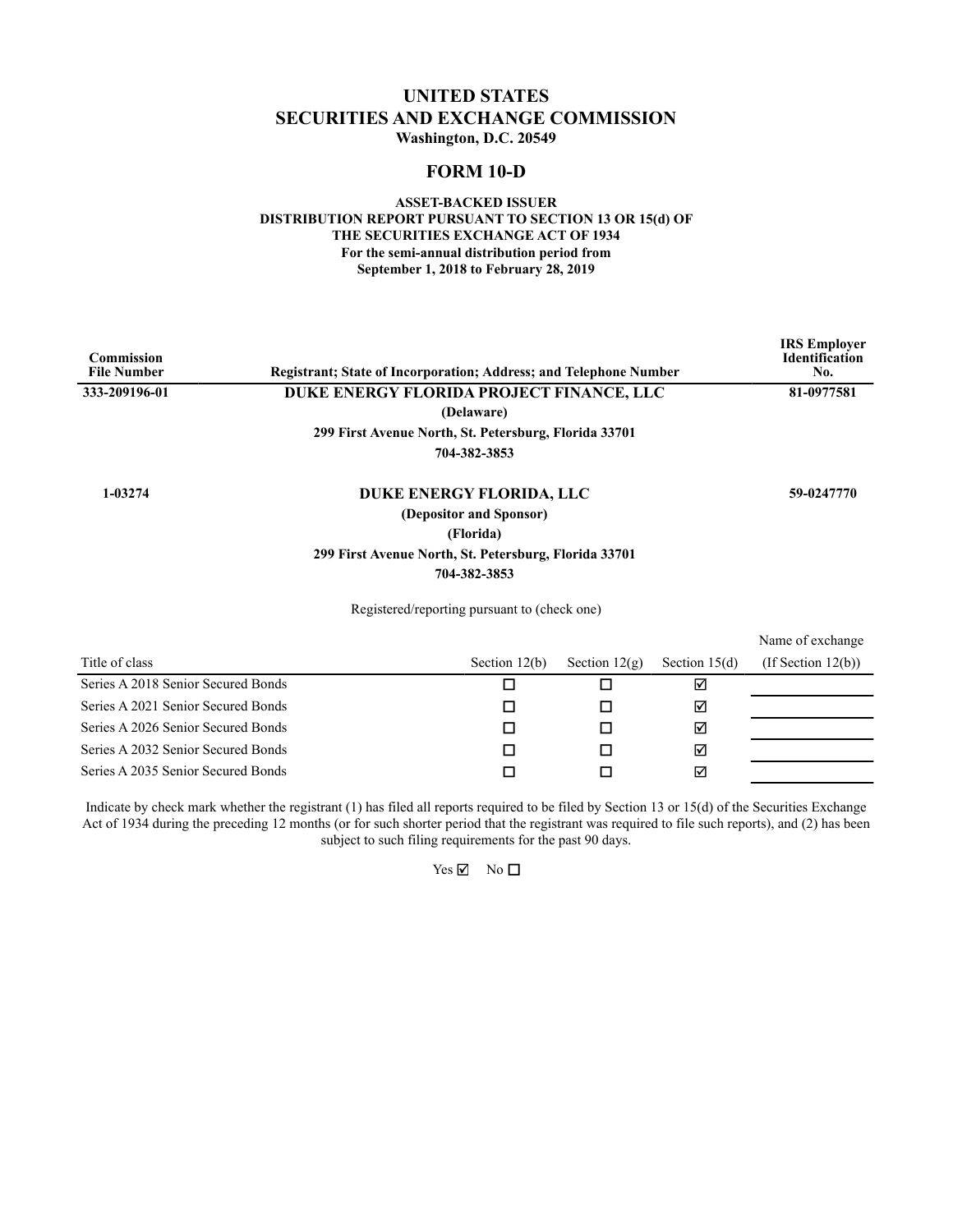# **PART I – DISTRIBUTION INFORMATION**

#### **Item 1. Distribution and Pool Performance Information.**

The response to Item 1 is set forth in part herein and in part in Exhibit 99.1.

The record date for distributions described in Exhibit 99.1 is February 28, 2019.

Introductory and explanatory information regarding the material terms, parties, and distributions described in Exhibit 99.1 is included in the Prospectus dated June 15, 2016, of Duke Energy Florida Project Finance, LLC (Issuing Entity) relating to the Series A Senior Secured Bonds (Bonds) filed with the Securities and Exchange Commission pursuant to Rule 424(b)(1) of the Securities Act of 1933 on June 17, 2016.

As indicated in Exhibit 99.1, all required interest and scheduled principal payments on the Bonds have been made with respect to the March 1, 2019, distribution date.

#### **The following Items have been omitted pursuant to General Instruction C of Form 10-D:**

- Item 1A. Asset-Level Information.
- Item 1B. Asset Representations Reviewer and Investor Communication.

# **PART II – OTHER INFORMATION**

#### **Item 2. Legal Proceedings.**

None.

#### **Item 3. Sale of Securities and Use of Proceeds.**

None.

#### **The following Items have been omitted pursuant to General Instruction C of Form 10-D:**

- Item 4. Defaults Upon Senior Securities.
- Item 5. Submission of Matters to a Vote of Security Holders.
- Item 6. Significant Obligors of Pool Assets.
- Item 7. Change in Sponsor Interest in the Securities.
- Item 8. Significant Enhancement Provider Information.

#### **Item 9. Other Information.**

None.

#### **Item 10. Exhibits.**

(a) and (b) See Exhibit Index included as the last part of this report, which is incorporated herein by reference.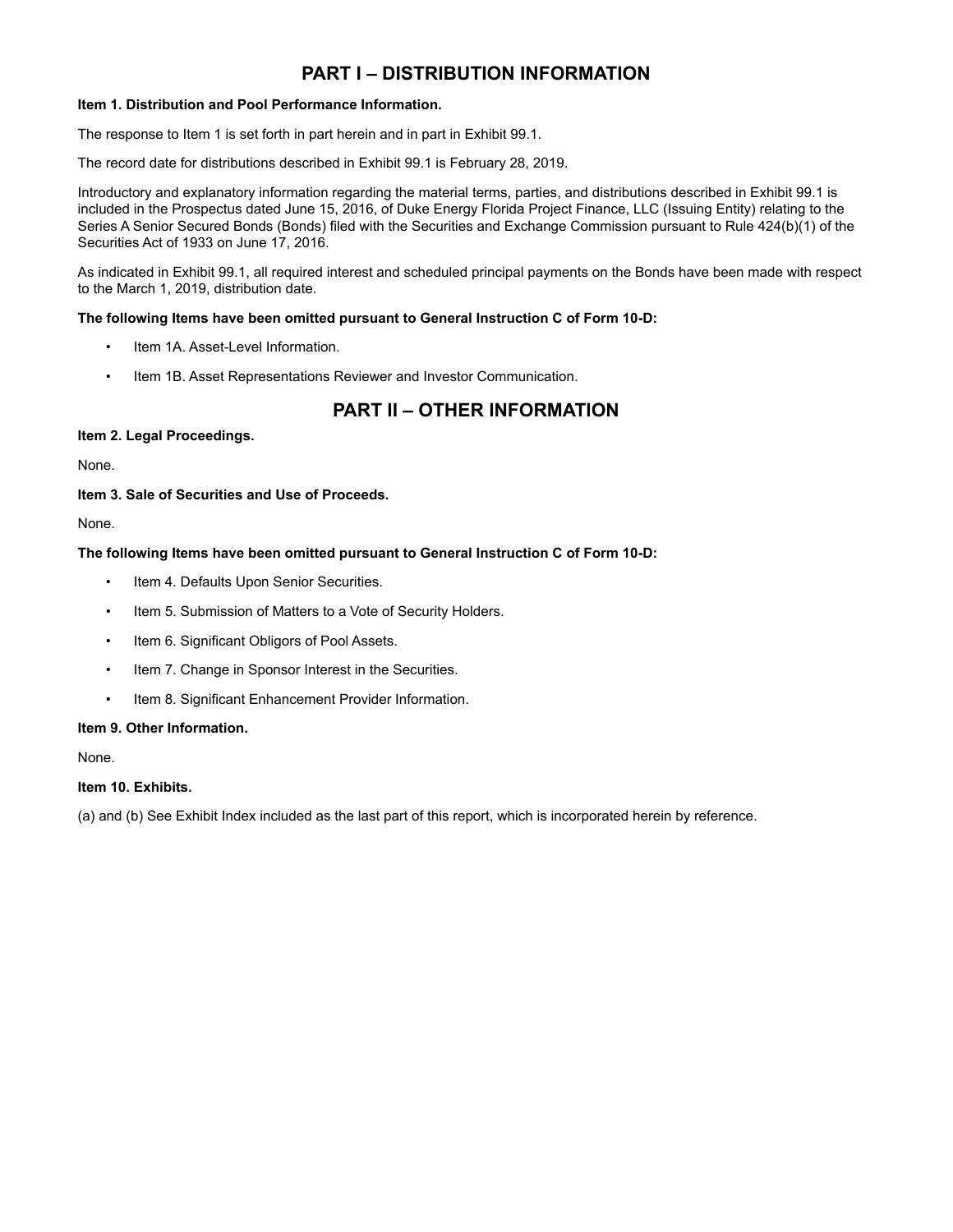### **SIGNATURES**

Pursuant to the requirements of the Securities Exchange Act of 1934, the registrant has duly caused this report to be signed on its behalf by the undersigned thereunto duly authorized.

### Date: March 11, 2019 **DUKE ENERGY FLORIDA PROJECT FINANCE, LLC (Issuing Entity)**

By: Duke Energy Florida, LLC, as Servicer

By:  $\sqrt{s}$  Dwight L. Jacobs

Dwight L. Jacobs Senior Vice President, Chief Accounting Officer, Tax and Controller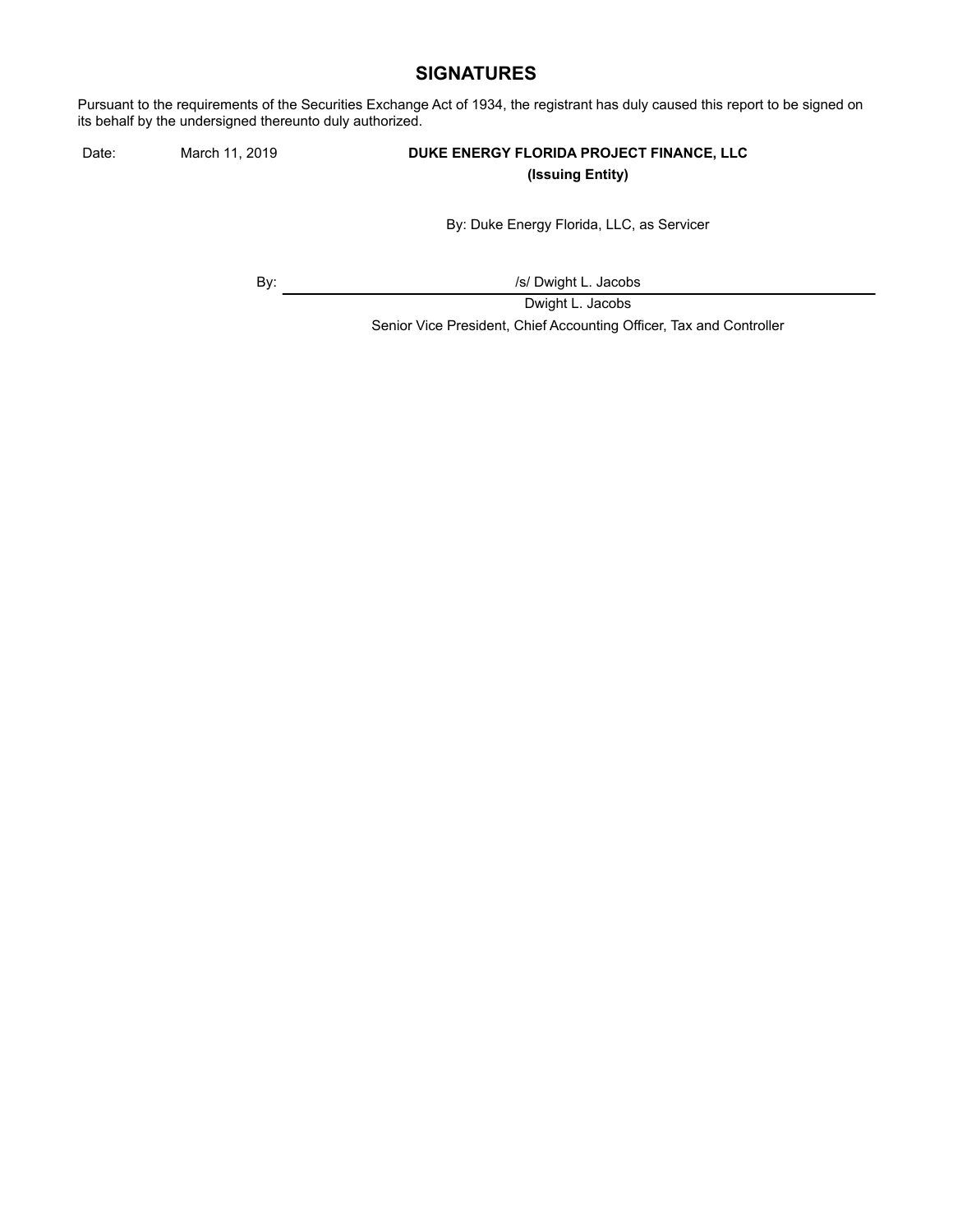# **EXHIBIT INDEX**

Exhibits filed herewithin are designated by an asterisk (\*). All exhibits not so designated are incorporated by reference to a prior filing, as indicated.

| <b>Exhibit No.</b> | <b>Description</b>                                                                                                                                                                                                                       |
|--------------------|------------------------------------------------------------------------------------------------------------------------------------------------------------------------------------------------------------------------------------------|
| 3.1                | Certificate of Formation of Duke Energy Florida Project Finance, LLC (filed with the Registration Statement on<br>Form SF-1 of Duke Energy Florida, LLC (File No. 333-209196) on January 29, 2016)                                       |
| 3.2                | Amended and Restated Limited Liability Company Agreement of Duke Energy Project Finance, LLC dated and<br>effective as of June 10, 2016 (Form 8-K filed June 17, 2016)                                                                   |
| 4.1                | Indenture, dated as of June 22, 2016, by and between Duke Energy Florida Project Finance, LLC and The<br>Bank of New York Mellon Trust Company, N.A., as Indenture Trustee and Securities Intermediary (Form 8-K<br>filed June 17, 2016) |
| 10.1               | Nuclear Asset-Recovery Property Servicing Agreement, dated as of June 22, 2016, by and between Duke<br>Energy Florida Project Finance, LLC and Duke Energy Florida, LLC (Form 8-K filed June 22, 2016)                                   |
| 10.2               | Nuclear Asset-Recovery Property Purchase and Sale Agreement, dated as of June 22, 2016, by and between<br>Duke Energy Florida Project Finance, LLC and Duke Energy Florida, LLC (Form 8-K filed June 22, 2016)                           |
| 10.3               | Administration Agreement, dated as of June 22, 2016, by and between Duke Energy Florida Project Finance,<br>LLC and Duke Energy Florida, LLC (Form 8-K filed June 22, 2016)                                                              |
| $*99.1$            | Semi-annual Servicer's Certificate relating to the Bonds, dated February 21, 2019                                                                                                                                                        |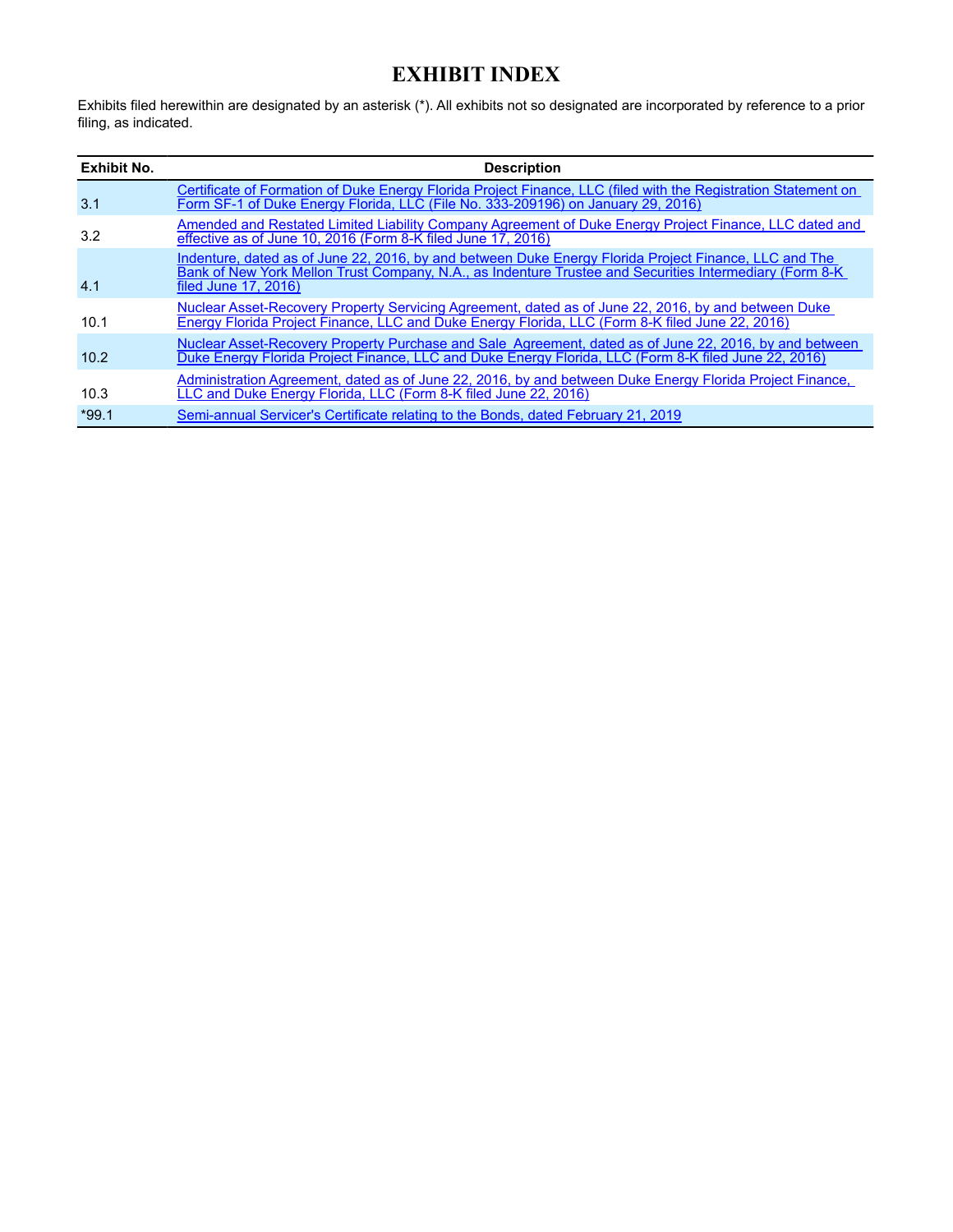# SEMI-ANNUAL SERVICER'S CERTIFICATE

Pursuant to Section 4.01(c)(ii) of the Nuclear Asset-Recovery Property Servicing Agreement, dated as of June 22, 2016 (Servicing Agreement), by and between **DUKE ENERGY FLORIDA, LLC**, as servicer (Servicer), and **Duke Energy Florida Project Finance, LLC**, the Servicer does hereby certify, for the March 1, 2019, Payment Date (Current Payment Date), as follows:

Capitalized terms used but not defined herein have their respective meanings as set forth in the Servicing Agreement. References herein to certain sections and subsections are references to the respective sections of the Servicing Agreement or the Indenture, as the context indicates.

**Collection Periods:** September 1, 2018 to February 28, 2019

**Payment Date:** March 1, 2019

1. Collections Allocable and Aggregate Amounts Available for the Current Payment Date:

| j.   | Remittances for the September 2018 Collection Period |  | \$<br>7,528,173.86 |
|------|------------------------------------------------------|--|--------------------|
| ii.  | Remittances for the October 2018 Collection Period   |  | 10,004,186.05      |
| iii. | Remittances for the November 2018 Collection Period  |  | 7,828,925.80       |
| iv   | Remittances for the December 2018 Collection Period  |  | 6,918,677.76       |
| V.   | Remittances for the January 2019 Collection Period   |  | 5.947.100.37       |
| vi.  | Remittances for the February 2019 Collection Period  |  | 5,669,567.82       |
| vii. |                                                      |  |                    |

viii.

| XV.   | Collection Account Balance (sum of xii through xiv above) | 50.699.468.81       |
|-------|-----------------------------------------------------------|---------------------|
| XIV.  | Capital Subaccount Balance as of prior Payment Date       | 6.471.450.00        |
| xiii. | Excess Funds Subaccount Balance as of prior Payment Date  | 17.594.74           |
| xii.  | General Subaccount Balance (sum of i through xi above)    | \$<br>44.210.424.07 |
| xi.   | Investment Earnings on General Subaccount                 | 247,139.78          |
| Х.    | Investment Earnings on Excess Funds Subaccount            | 998.65              |
| ix.   | Investment Earnings on Capital Subaccount                 | 65,653.98           |

2. Outstanding Amounts as of prior Payment Date:

|      |              |      | vi. Aggregate Outstanding Amount of all Series A Bonds |   | 1,178,109,301.00 |
|------|--------------|------|--------------------------------------------------------|---|------------------|
| V.   | Series A     | 2035 | <b>Outstanding Amount</b>                              |   | 275,290,000.00   |
|      | iv. Series A | 2032 | <b>Outstanding Amount</b>                              |   | 250,000,000.00   |
| iii. | Series A     | 2026 | <b>Outstanding Amount</b>                              |   | 436,000,000.00   |
| ii.  | Series A     | 2021 | <b>Outstanding Amount</b>                              |   | 150,000,000.00   |
|      | Series A     | 2018 | <b>Outstanding Amount</b>                              | S | 66,819,301.00    |

3. Required Funding/Payments as of Current Payment Date:

|      | <b>Principal</b>          |      |    | <b>Principal Due</b> |
|------|---------------------------|------|----|----------------------|
| 1.   | Series A                  | 2018 | \$ | 28,651,452.00        |
| ii.  | Series A                  | 2021 |    |                      |
| iii. | Series A                  | 2026 |    |                      |
| 1V.  | Series A                  | 2032 |    |                      |
| V.   | Series A                  | 2035 |    |                      |
| vi.  | <b>All Series A Bonds</b> |      | S  | 28,651,452.00        |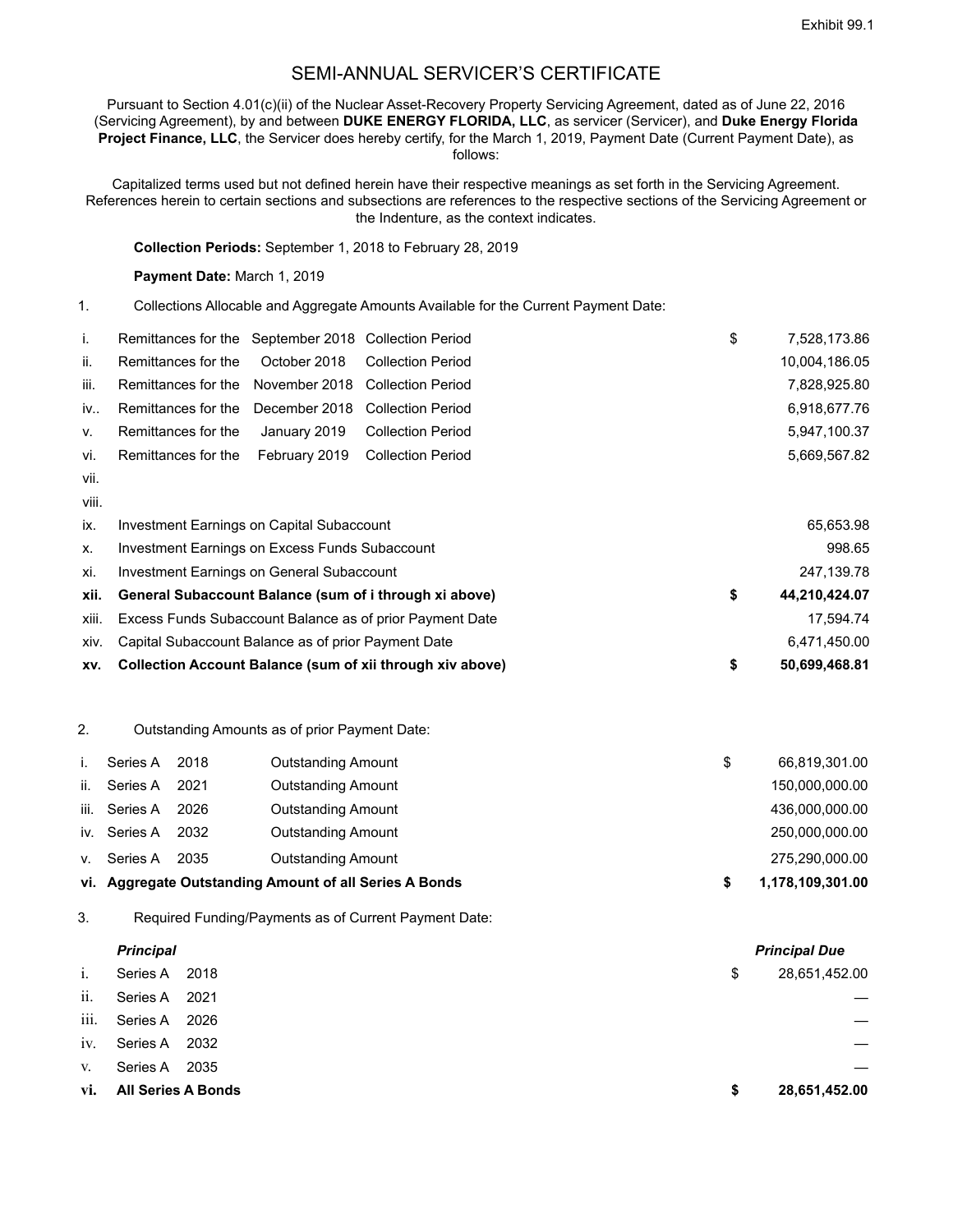*Interest*

|       | <b>WAL</b>                                                                             | <b>Interest</b><br>Rate | Days in Interest Period |     |                     | <b>Principal Balance</b>     |        | <b>Interest Due</b>     |
|-------|----------------------------------------------------------------------------------------|-------------------------|-------------------------|-----|---------------------|------------------------------|--------|-------------------------|
| ۷.    | Series A 2018                                                                          | 1.196%                  |                         | 180 | \$                  | 66,819,301.00                | \$     | 399,579.00              |
| VI.   | Series A 2021                                                                          | 1.731%                  |                         | 180 |                     | 150,000,000.00               |        | 1,298,250.00            |
| VII.  | Series A 2026                                                                          | 2.538%                  |                         | 180 |                     | 436,000,000.00               |        | 5,532,840.00            |
| VIII. | Series A 2032                                                                          | 2.858%                  |                         | 180 |                     | 250,000,000.00               |        | 3,572,500.00            |
| IX.   | Series A 2035                                                                          | 3.112%                  |                         | 180 |                     | 275,290,000.00               |        | 4,283,512.40            |
| х.    | <b>All Series A Bonds</b>                                                              |                         |                         |     |                     |                              | \$     | 15,086,681.40           |
|       |                                                                                        |                         |                         |     |                     | <b>Required Level</b>        |        | <b>Funding Required</b> |
| XI.   | Capital Account                                                                        |                         |                         |     | \$                  | 6,471,450.00                 | \$     |                         |
| 4.    | Allocation of Remittances as of Current Payment Date Pursuant to 8.02(e) of Indenture: |                         |                         |     |                     |                              |        |                         |
| İ.    | Trustee Fees and Expenses; Indemnity Amounts                                           |                         |                         |     |                     |                              |        | \$                      |
| ii.   | Servicing Fee                                                                          |                         |                         |     |                     |                              |        | 323,572.50              |
| iii.  | <b>Administration Fee</b>                                                              |                         |                         |     |                     |                              |        | 25,000.00               |
| IV.   | <b>Operating Expenses</b>                                                              |                         |                         |     |                     |                              |        | 50,329.62               |
|       |                                                                                        |                         |                         |     |                     | Per \$1,000 of               |        |                         |
|       | Series A Bonds                                                                         |                         |                         |     | Aggregate           | Original Principal<br>Amount |        |                         |
| ۷.    | Semi-Annual Interest (including any past-due for prior periods)                        |                         |                         |     |                     |                              |        | \$<br>15,086,681.40     |
| 1.    | Series A 2018                                                                          |                         |                         | \$  | 399,579.00 \$       |                              | 2.18   |                         |
| 2.    | Series A 2021                                                                          |                         |                         |     | 1,298,250.00        |                              | 8.66   |                         |
| 3.    | Series A 2026                                                                          |                         |                         |     | 5,532,840.00        |                              | 12.69  |                         |
| 4.    | Series A 2032                                                                          |                         |                         |     | 3,572,500.00        |                              | 14.29  |                         |
| 5.    | Series A 2035                                                                          |                         |                         |     | 4,283,512.40        |                              | 15.56  |                         |
|       |                                                                                        |                         |                         |     |                     |                              |        |                         |
| Vİ.   | Principal Due and Payable as a Result of an Event of Default or on Final Maturity Date |                         |                         |     |                     |                              |        | \$                      |
| 1.    | Series A 2018                                                                          |                         |                         | \$  |                     | — \$                         |        |                         |
| 2.    | Series A 2021                                                                          |                         |                         |     |                     |                              |        |                         |
| 3.    | Series A 2026                                                                          |                         |                         |     |                     |                              |        |                         |
| 4.    | Series A 2032                                                                          |                         |                         |     |                     |                              |        |                         |
| 5.    | Series A 2035                                                                          |                         |                         |     |                     |                              |        |                         |
| VII.  | Semi-Annual Principal                                                                  |                         |                         |     |                     |                              |        | 28,651,452.00           |
| 1.    | Series A 2018                                                                          |                         |                         |     | $$28,651,452.00$ \$ |                              | 156.57 |                         |
| 2.    | Series A 2021                                                                          |                         |                         |     |                     |                              |        |                         |
| 3.    | Series A 2026                                                                          |                         |                         |     |                     |                              |        |                         |
| 4.    | Series A 2032                                                                          |                         |                         |     |                     |                              |        |                         |
| 5.    | Series A 2035                                                                          |                         |                         |     |                     |                              |        |                         |
|       |                                                                                        |                         |                         |     |                     |                              |        |                         |
| viii. | Other unpaid Operating Expenses                                                        |                         |                         |     |                     |                              |        | \$                      |
| IX.   | Funding of Capital Subaccount (to required level)                                      |                         |                         |     |                     |                              |        | (9,712.71)              |
| х.    | Capital Subaccount Return to Duke Energy Florida                                       |                         |                         |     |                     |                              |        | 100,696.00              |
| Xİ.   | Withdrawals from Excess Funds Subaccount                                               |                         |                         |     |                     |                              |        | (17, 594.74)            |
| XII.  | Released to Issuer upon Retirement of all Series Bonds                                 |                         |                         |     |                     |                              |        |                         |
| xiii. | Aggregate Remittances as of Current Payment Date                                       |                         |                         |     |                     |                              |        | 44,210,424.07           |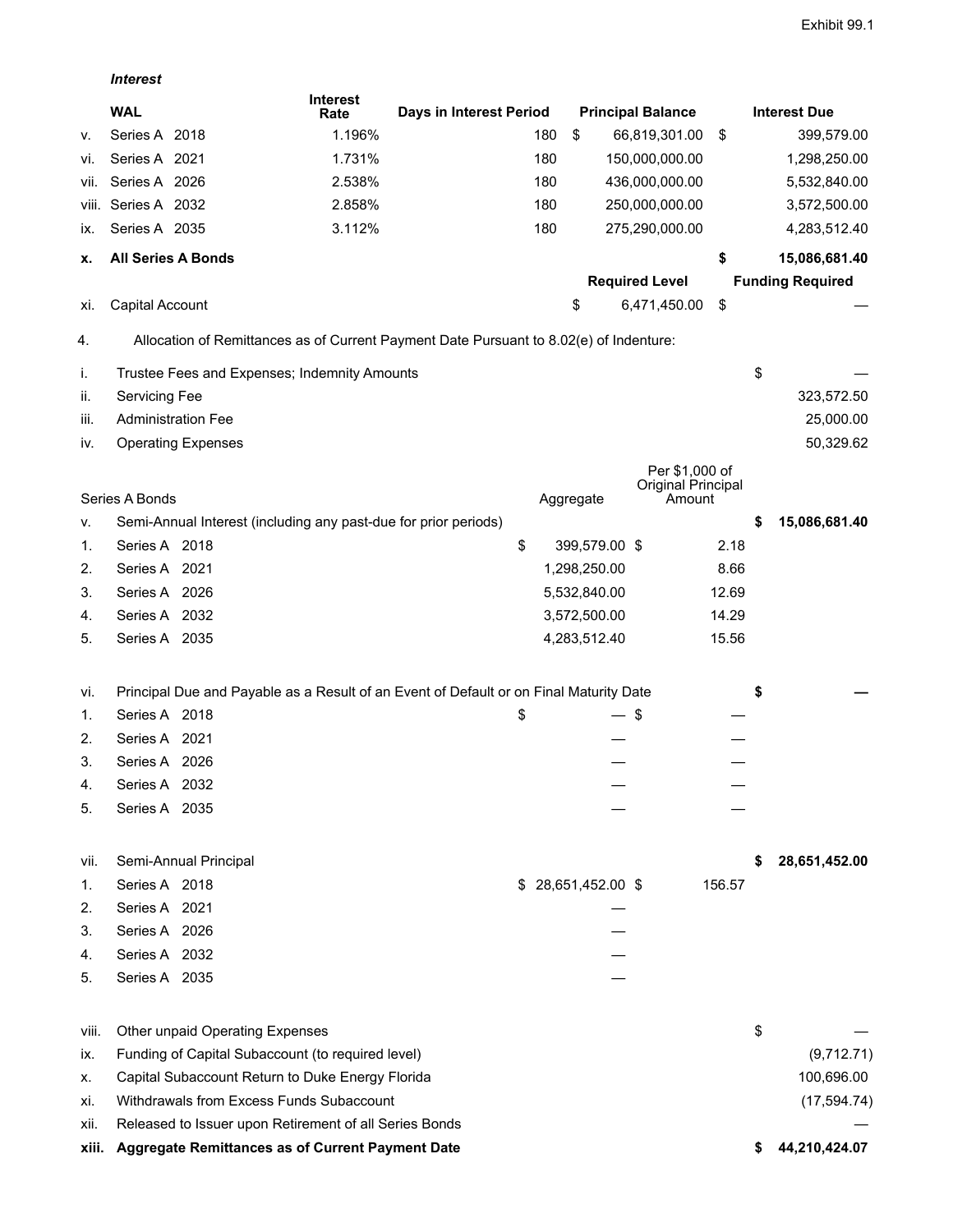5. Outstanding Amount and Collection Account Balance as of Current Payment Date (after giving effect to payments to be made on such Payment Date):

| i.    | Series A 2018                                      | \$<br>38,167,849.00 |
|-------|----------------------------------------------------|---------------------|
| ii.   | Series A 2021                                      | 150,000,000.00      |
| iii.  | Series A 2026                                      | 436,000,000.00      |
| iv.   | Series A 2032                                      | 250,000,000.00      |
| V.    | Series A 2035                                      | 275,290,000.00      |
| vi.   | Aggregate Outstanding Amount of all Series A Bonds | 1,149,457,849.00    |
| vii.  | Excess Funds Subaccount Balance                    |                     |
| viii. | Capital Subaccount Balances                        | 6,461,737.29        |
| ix.   | <b>Aggregate Collection Account Balance</b>        | 6.461.737.29        |

6. Subaccount Withdrawals as of Current Payment Date (if applicable, pursuant to Section 8.02(e) of Indenture):

|      | Excess Funds Subaccount  | 17,594.74 |
|------|--------------------------|-----------|
| ii.  | Capital Subaccount       | 9,712.71  |
| iii. | <b>Total Withdrawals</b> | 27,307.45 |

7. Shortfalls in Interest and Principal Payments as of Current Payment Date:

| j.  | Semi-annual Interest                                                            |                |
|-----|---------------------------------------------------------------------------------|----------------|
|     | Series A 2018                                                                   | \$             |
|     | Series A 2021                                                                   |                |
|     | Series A 2026                                                                   |                |
|     | Series A 2032                                                                   |                |
|     | Series A 2035                                                                   |                |
|     | <b>Total</b>                                                                    | \$             |
| ii. | Semi-annual Principal                                                           |                |
|     | Series A 2018                                                                   | \$             |
|     | Series A 2021                                                                   |                |
|     | Series A 2026                                                                   |                |
|     | Series A 2032                                                                   |                |
|     | Series A 2035                                                                   |                |
|     | <b>Total</b>                                                                    | \$             |
| 8.  | Shortfalls in Payment of Return on Invested Capital as of Current Payment Date: |                |
| i.  | Return on Invested Capital                                                      | \$             |
| 9.  | Shortfalls in Required Subaccount Levels as of Current Payment Date:            |                |
| Τ.  | Capital Subaccount                                                              | \$<br>9,712.71 |